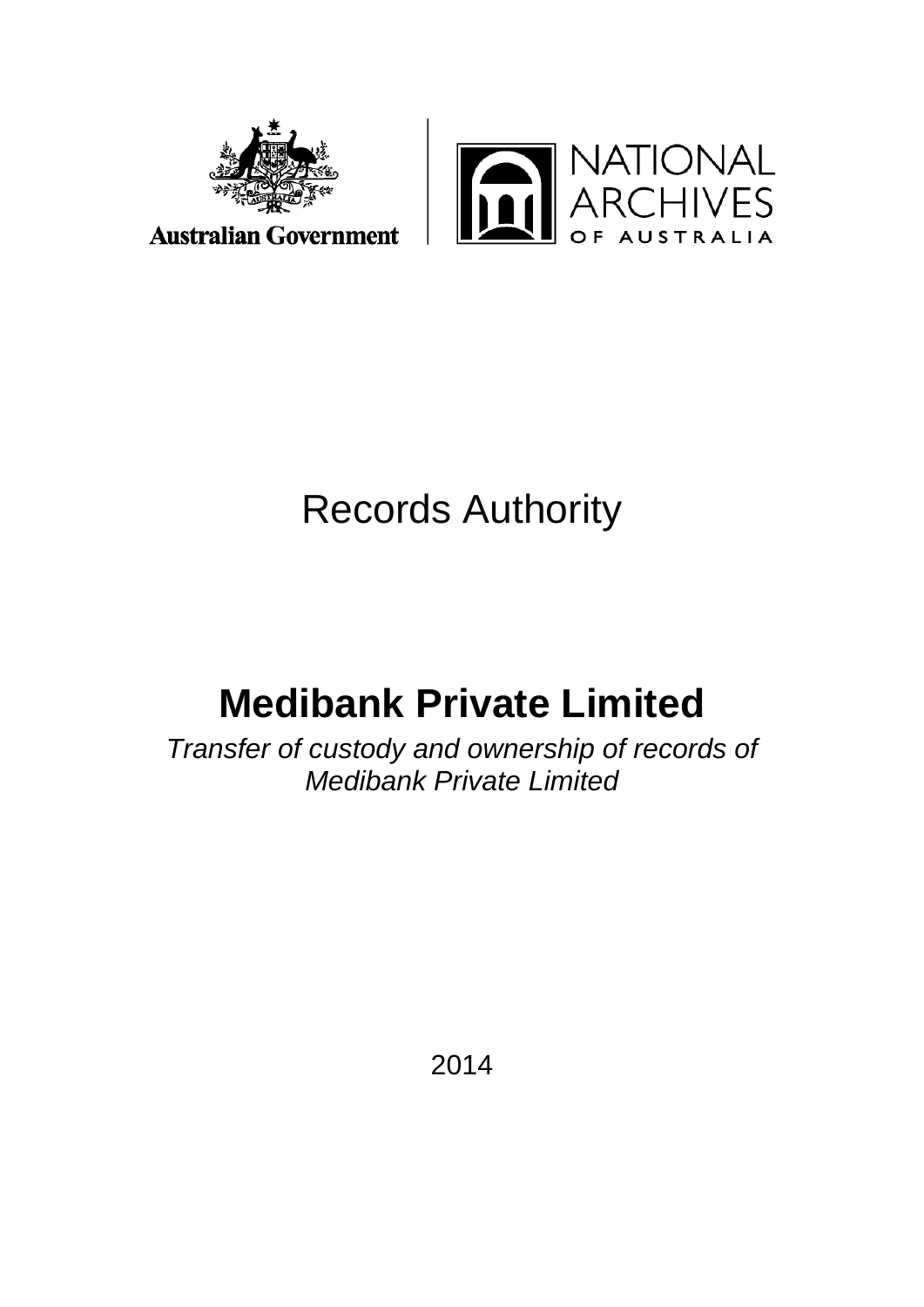# **Change History**

Each entry in this table has been authorised under the *Archives Act 1983*.

Authorisations are not part of this document and can be viewed in the respective Records Authority (as issued). Please contact the National Archives' Agency Service Centre for further information.

| Date             | <b>Changes</b>                                                                                                                                                                                                                                                                                                                                                      |
|------------------|---------------------------------------------------------------------------------------------------------------------------------------------------------------------------------------------------------------------------------------------------------------------------------------------------------------------------------------------------------------------|
| 21 November 2014 | 2014/00635509 issued to Medibank Private Limited:<br>HEALTH INSURANCE & COMPLEMENTARY SERVICES – classes<br>61689, 61690 and 61691; and an unissued [Draft class] included for<br>information only.                                                                                                                                                                 |
| 19 December 2014 | 2014/00670703 issued to Department of Finance and Medibank<br>Private Limited:<br>HEALTH INSURANCE & COMPLEMENTARY SERVICES - class<br>61719.                                                                                                                                                                                                                       |
| 19 December 2014 | The compilation of 2014/00635509 and 2014/00670703 has resulted<br>in the following changes:<br>HEALTH INSURANCE & COMPLEMENTARY SERVICES -<br>$\bullet$<br>class 61719 replaced the unissued [Draft class] in<br>2014/00635509<br>HEALTH INSURANCE & COMPLEMENTARY SERVICES -<br>$\bullet$<br>61719 replaced the reference to the [Draft class] in class<br>61691. |

© Commonwealth of Australia 2014

This work is copyright. Apart from any use as permitted under the *Copyright Act 1968,* no part may be reproduced by any process without prior written permission from the National Archives of Australia. Requests and inquiries concerning reproduction and rights should be directed to the Publications Manager, National Archives of Australia, PO Box 7425, Canberra Business Centre ACT 2610, Australia.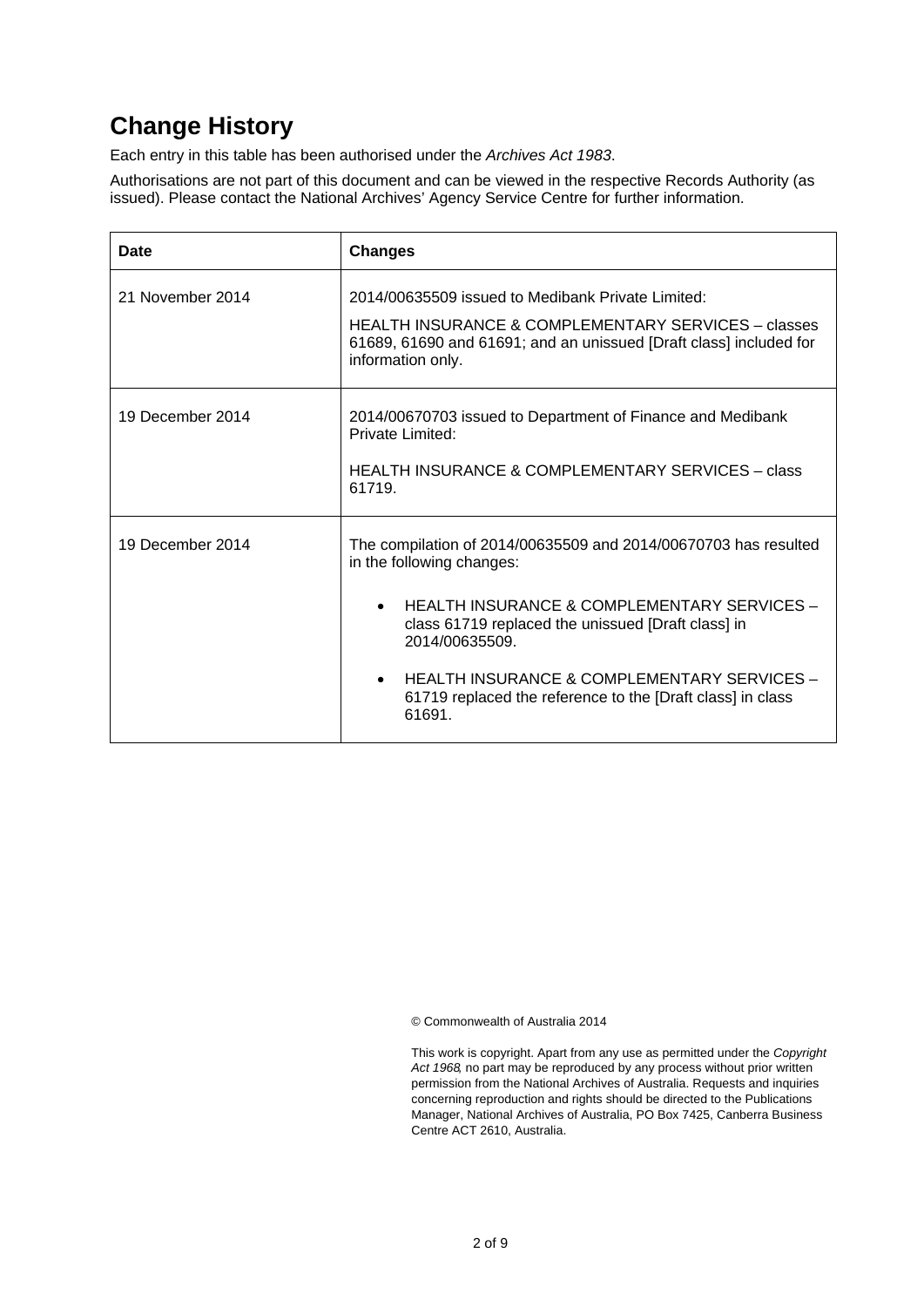# **CONTENTS**

| <b>INTRODUCTION</b>                                  |  |
|------------------------------------------------------|--|
|                                                      |  |
| <b>CONTACT INFORMATION</b>                           |  |
| <b>HEALTH INSURANCE &amp; COMPLEMENTARY SERVICES</b> |  |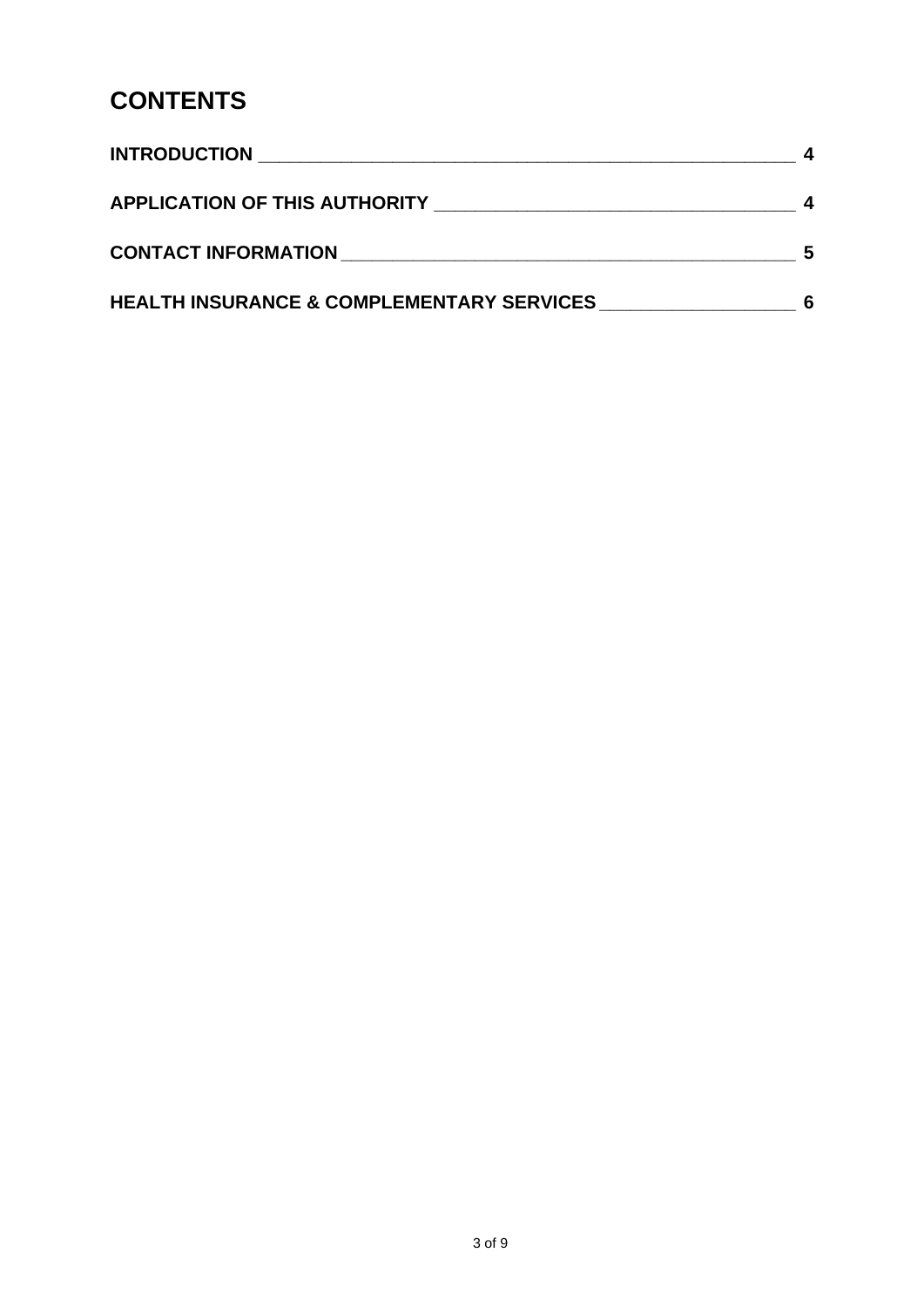#### **INTRODUCTION**

This authority gives permission under the *Archives Act 1983* to transfer the custody and ownership of certain records to Medibank Private Limited and those of its Related Bodies Corporate which are Commonwealth Institutions or which possess or control Commonwealth records (MPL).

This Records Authority has been developed to address the records custody and ownership issues arising from the privatisation of MPL through the sale of the company via a public float. In particular, the authority will ensure that the records of MPL identified as being of archival value will remain the property of the Australian Government. The authority will also seek to ensure that the Australian Government retains ownership of those records identified as being of long term evidential value to the Commonwealth or supporting long term rights and entitlements obligations, to the extent that any such rights or obligations exist immediately prior to MPL's privatisation.

#### **APPLICATION OF THIS AUTHORITY**

- 1. This Authority is to be used to determine the custody and ownership of Commonwealth records.
- 2. This Authority should be used in conjunction with general records authorities:
	- AFDA Express which covers administrative business processes and records common to many Australian Government agencies;
	- General Records Authority 27 Governing Bodies;
	- General Records Authority 28 Grant Management; and
	- General Records Authority 34 Establishing & winding up entities & companies.
- 3. This Authority does not authorise the transfer to MPL of any records classified as 'Retain as national archives' in the Administrative Functions Disposal Authority (AFDA) or AFDA Express, General Records Authority 27 – Governing Bodies, General Records Authority 28 – Grant Management, or General Records Authority 34 – Establishing & winding up entities & companies.
- 4. Where ownership of records is not to be transferred to MPL, MPL will use reasonable endeavours to transfer the records appropriately to the care of the National Archives within 12 months of the date of privatisation, or as soon as reasonably practicable.
- 5. Records identified as national archives in the care of MPL are not to be destroyed, altered, or otherwise disposed of prior to transfer to the National Archives without written approval of the National Archives and the responsible Commonwealth Department.
- 6. Good quality digital copies of records identified as national archives may be supplied to the National Archives. Please refer to National Archives of Australia guidance on *Digitising accumulated physical records* and *Scanning specifications.*
- 7. If circumstances give rise to the identification of national archives following the sale of MPL, these may be identified from time to time and agreed between the National Archives, the responsible Commonwealth Department and MPL and transferred to the National Archives.
- 8. Records coming within 'Retain as national archives' classes in this Authority have been determined to be part of the archival resources of the Commonwealth under Section 3C of the *Archives Act 1983*. The determination of Commonwealth records as archival resources of the Commonwealth obliges agencies to transfer the records to the National Archives when they cease to be current and, in any event, within 15 years of the records coming into existence, under Section 27 of the *Archives Act 1983*.
- 9. Those records not transferred to MPL, that are not required to be retained as national archives, will be held by the relevant portfolio Department on behalf of the Australian Government until such time as they can be disposed of in accordance with an authorised records authority. Responsibility for retaining, managing and ultimately disposing of these records will rest with the responsible Commonwealth Department.
- 10. In some circumstances, it may be necessary for the relevant Commonwealth agency to enter into contractual arrangements with the body taking custody and ownership of the records to ensure that the ongoing needs of the Commonwealth are protected. The contract may include clauses to:
	- ensure that the records are appropriately managed and maintained;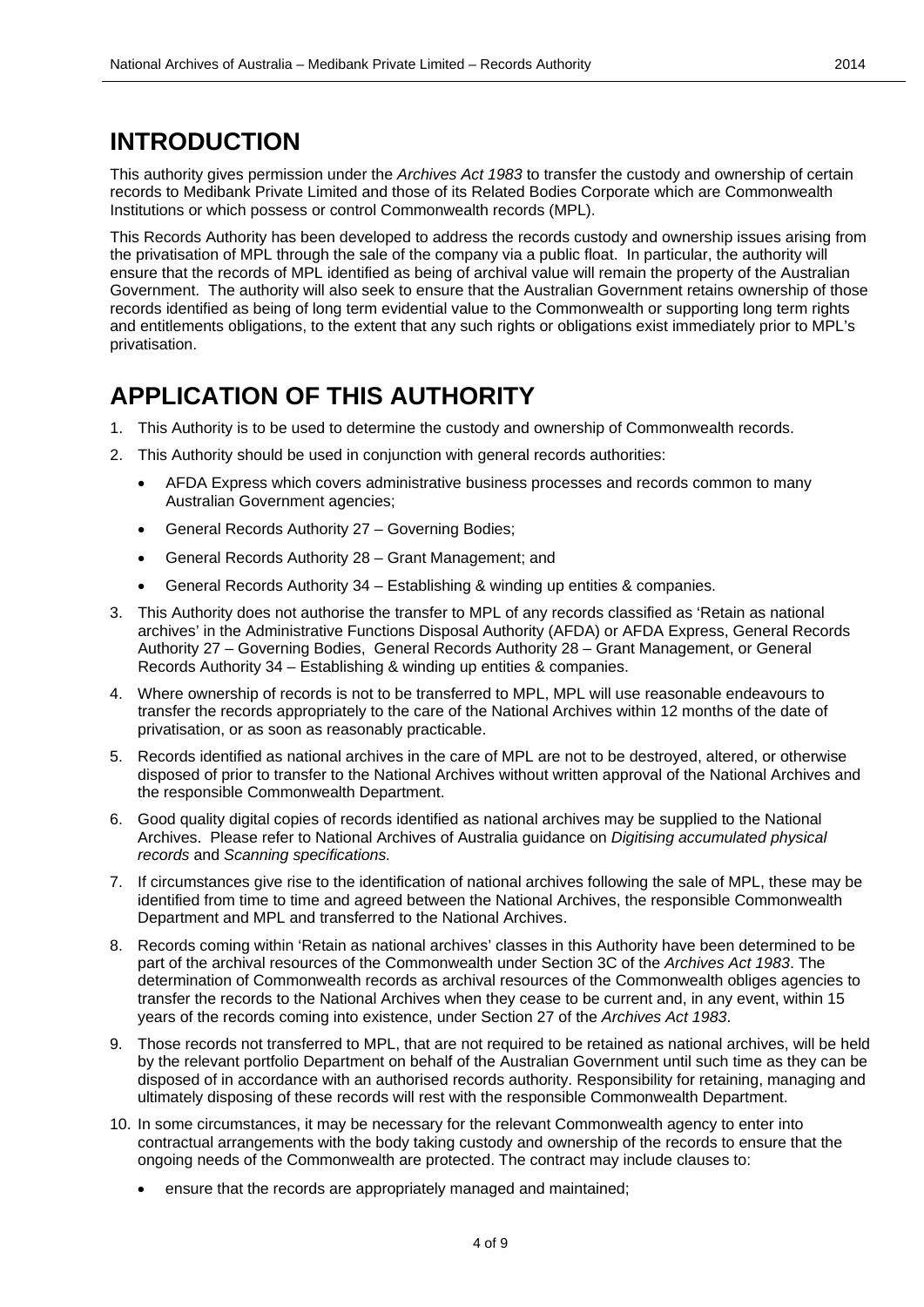- protect the security of the records;
- provide for reasonable access to the records by the Commonwealth and its authorised agents;
- recover records at the completion of the contract, or at any other reasonable time;
- ensure compliance with the provisions of the *Privacy Act 1988* as if the custodian was the 'Record Keeper' in accordance with that Act;
- prevent unauthorised disclosure of information, in accordance with the provisions of the *Crimes Act 1914* and any legislation relevant to your agency; and
- limit the use of the records to legitimate purposes under the terms of the contract.

You should seek specific legal advice on these matters.

11. Advice on how to use this Authority is available from MPL and Department of Finance records managers. If there are problems with the application of the Authority that cannot be resolved, please contact the National Archives.

#### **CONTACT INFORMATION**

For assistance with this authority or for advice on other records management matters, please contact the National Archives' Agency Service Centre.

Queen Victoria Terrace Tel: (02) 6212 3610 Parkes ACT 2600 Fax: (02) 6212 3989 PO Box 7425 Email: **[recordkeeping@naa.gov.au](mailto:recordkeeping@naa.gov.au)** Canberra Business Centre ACT 2610 Website: **[www.naa.gov.au](http://www.naa.gov.au/)**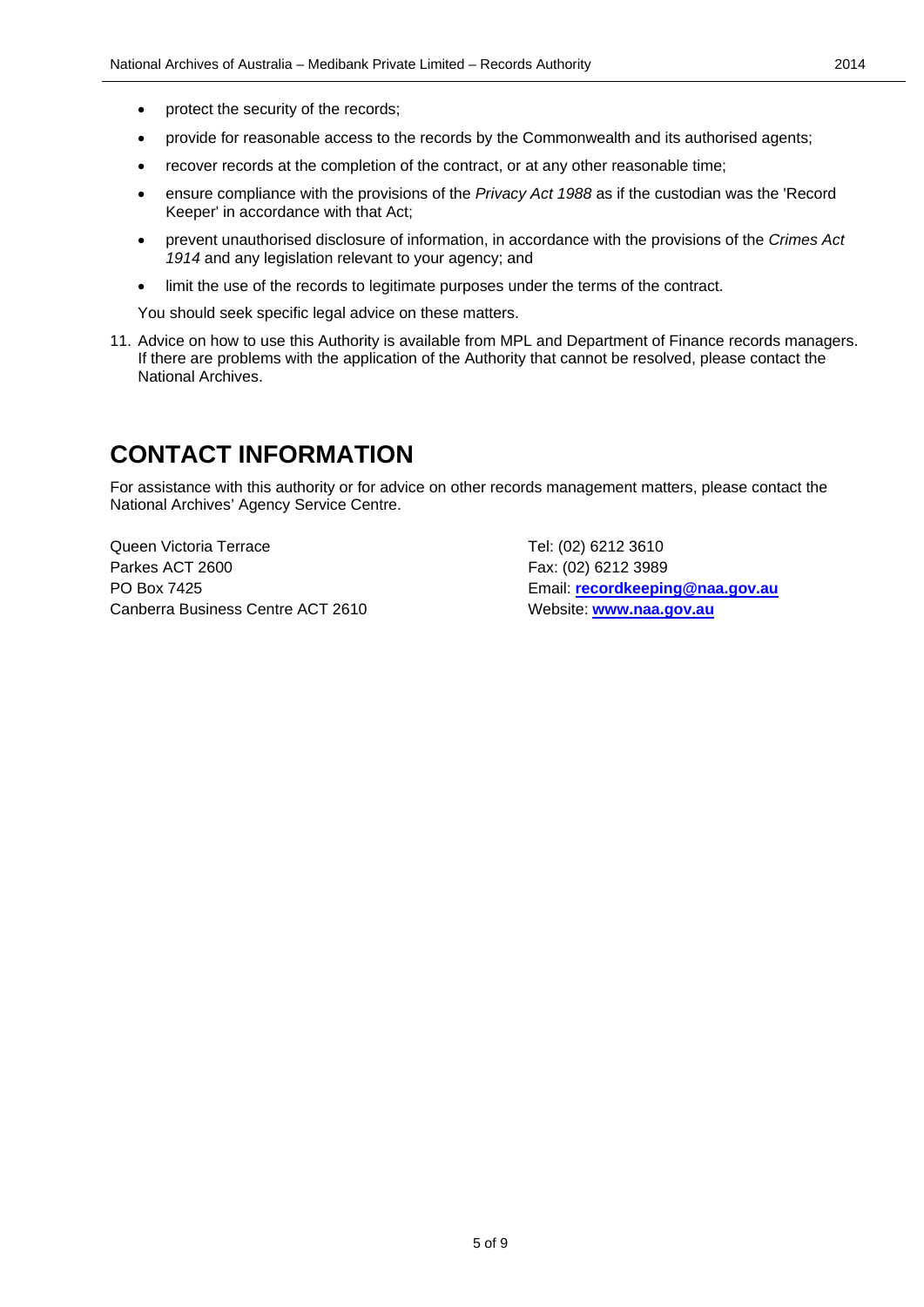| <b>Class no</b> | <b>Description of records</b>                                                                                                                                                                                                                                                                                                                                                                                                                                   | <b>Disposal</b><br>action                                                                                                                                                                                                                                    |
|-----------------|-----------------------------------------------------------------------------------------------------------------------------------------------------------------------------------------------------------------------------------------------------------------------------------------------------------------------------------------------------------------------------------------------------------------------------------------------------------------|--------------------------------------------------------------------------------------------------------------------------------------------------------------------------------------------------------------------------------------------------------------|
| 61689           | The following significant records documenting:                                                                                                                                                                                                                                                                                                                                                                                                                  | Commonwealth                                                                                                                                                                                                                                                 |
|                 | developing, implementing and reviewing high-level policies, plans,<br>methodologies, strategies, initiatives, frameworks, and standards (eg<br>pricing policies, customer management policies, Indigenous<br>Reconciliation Action Plan). Includes final versions, major drafts,<br>stakeholder consultations, and supporting reports and research;                                                                                                             | to retain<br>ownership.<br>Retain as<br>national<br>archives.<br>Transfer<br>custody to the<br>National<br>Archives of<br>Australia. Also<br>actionable by<br>provision of<br>good quality<br>digital copies to<br>the National<br>Archives of<br>Australia. |
|                 | developing, implementing and reviewing major programs and projects to<br>$\bullet$<br>support the core business (eg Medibank Community Fund, Anywhere<br>Healthcare). Includes final versions, major drafts, outcomes, project<br>plans, stakeholder consultations, and supporting reports and research;                                                                                                                                                        |                                                                                                                                                                                                                                                              |
|                 | privatisation of the organisation, including the process of transition from<br>$\bullet$<br>not-for-profit status, the original incorporation of the company and the sale<br>to the public through the initial public offering process. Includes<br>developing investor prospectus, application/approval to list with the stock<br>exchange, outcomes of initial offering, supporting research, advice from<br>consultants, related correspondence and reports; |                                                                                                                                                                                                                                                              |
|                 | register of shareholders and register of debenture holders;<br>$\bullet$                                                                                                                                                                                                                                                                                                                                                                                        | Access to be                                                                                                                                                                                                                                                 |
|                 | designing and developing insurance and complementary services<br>٠<br>products (eg developing individual health insurance products). Includes<br>proposals, briefs, concept designs, actuarial assessments, supporting<br>research, assessment, prototype testing, and refinements;                                                                                                                                                                             | granted by<br>agreement with<br>the<br>Commonwealth<br>Department.                                                                                                                                                                                           |
|                 | providing and receiving high-level advice involving major stakeholders.<br>٠<br>Includes final versions of advice, position papers, opinions and briefings;                                                                                                                                                                                                                                                                                                     |                                                                                                                                                                                                                                                              |
|                 | developing major marketing, branding and educational campaigns that<br>$\bullet$<br>promote policies, programs, projects and products, or that raise<br>awareness of and boost long-term community health and wellbeing<br>outcomes and initiatives (eg Generation Better). Includes final versions of<br>marketing and educational material (eg print, radio and television<br>advertisements) and supporting documentation;                                   |                                                                                                                                                                                                                                                              |
|                 | significant summary records supporting the core business, such as those<br>$\bullet$<br>consolidating information on Members' Choice or networks of preferred<br>service providers;                                                                                                                                                                                                                                                                             |                                                                                                                                                                                                                                                              |
|                 | developing national, sector-wide and high-level internal and external<br>$\bullet$<br>reports. Includes final versions, major drafts, stakeholder consultation and<br>supporting research;                                                                                                                                                                                                                                                                      |                                                                                                                                                                                                                                                              |
|                 | developing premium approval submissions for Departmental approval.<br>$\bullet$<br>Includes final submission, financial analysis reports, supporting research,<br>appeals of decisions, and outcome;                                                                                                                                                                                                                                                            |                                                                                                                                                                                                                                                              |
|                 | high-level internal and external committees and other bodies where MPL<br>$\bullet$<br>provides the secretariat, is the Australian Government's main<br>representative, or plays a prominent or central role. Includes<br>establishment documentation, agenda, final versions of minutes, reports<br>and tabled papers;                                                                                                                                         |                                                                                                                                                                                                                                                              |
|                 | outcomes of major research and analysis undertaken or commissioned by<br>$\bullet$<br>MPL to support the core business (eg major market research). Includes<br>final research reports, research findings, statistical analysis, data models<br>and research datasets;                                                                                                                                                                                           |                                                                                                                                                                                                                                                              |
|                 | litigation matters between MPL and the national consumer protection and<br>$\bullet$                                                                                                                                                                                                                                                                                                                                                                            |                                                                                                                                                                                                                                                              |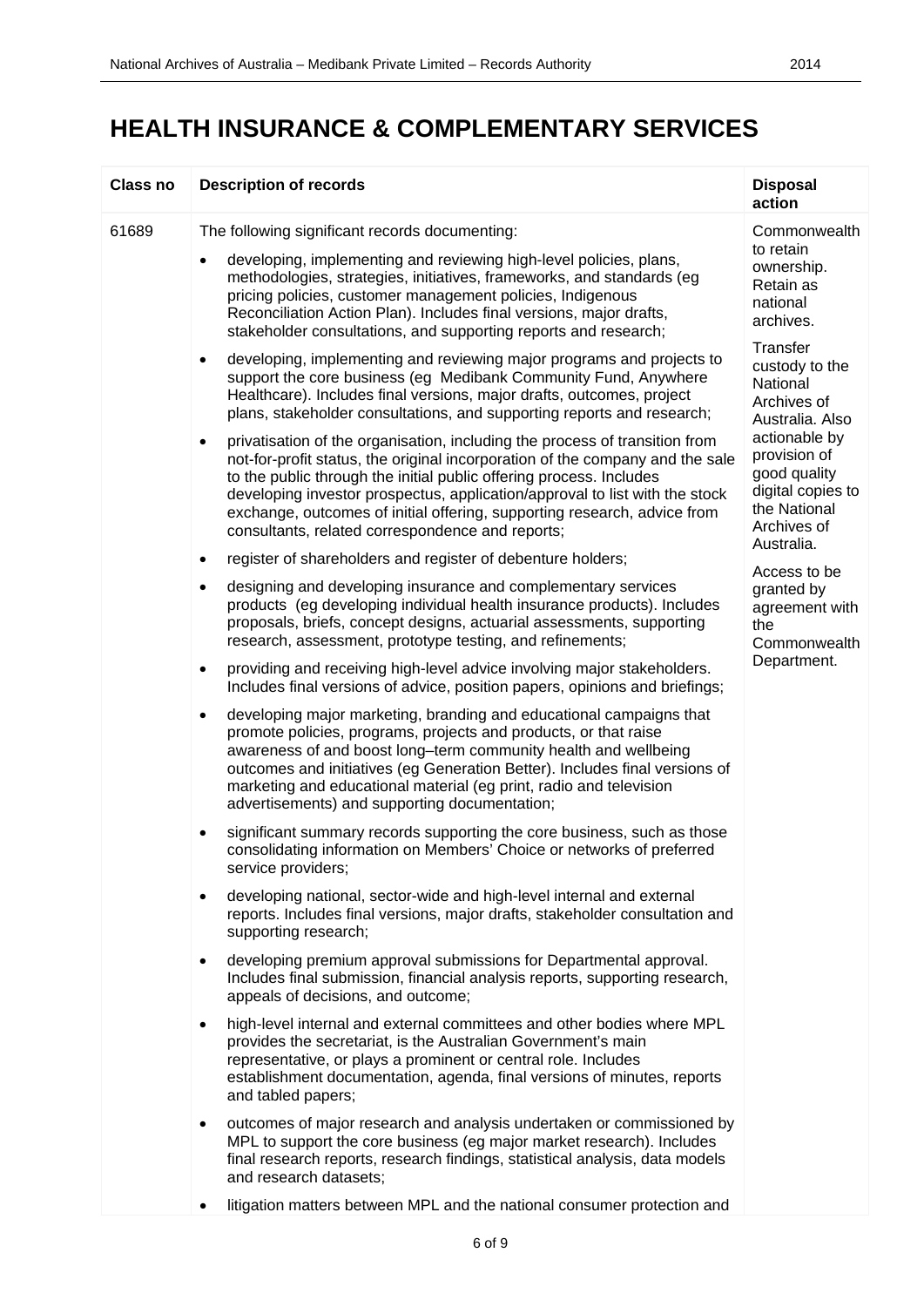| <b>Class no</b> | <b>Description of records</b>                                                                                                                                                                                                                                                                                                                                                                                                                                                                                                                                                                                                                           | <b>Disposal</b><br>action              |
|-----------------|---------------------------------------------------------------------------------------------------------------------------------------------------------------------------------------------------------------------------------------------------------------------------------------------------------------------------------------------------------------------------------------------------------------------------------------------------------------------------------------------------------------------------------------------------------------------------------------------------------------------------------------------------------|----------------------------------------|
|                 | competition regulator (currently Australian Competition and Consumer<br>Commission) or State and Territory consumer protection agencies.<br>Includes briefs, submissions, documents lodged as evidence, and court<br>outcomes;                                                                                                                                                                                                                                                                                                                                                                                                                          |                                        |
|                 | receipt or provision of significant legal advice relating to the interpretation<br>$\bullet$<br>of legislation that significantly impacts, or is closely related to, MPL or its<br>core business activities. Includes instructions to the providers,<br>correspondence, drafts and final advice;                                                                                                                                                                                                                                                                                                                                                        |                                        |
|                 | national and high-level reviews, including strategic reviews and major<br>$\bullet$<br>internal reviews, including those resulting in substantial restructures (eg<br>closer integration of Medibank Health Solutions in 2014). Includes final<br>review reports, major drafts, recommendations, stakeholder consultations,<br>submissions, and supporting research;                                                                                                                                                                                                                                                                                    |                                        |
|                 | final versions of significant agreements and contracts and supporting<br>$\bullet$<br>documents, that: relate to substantial funding agreements or the<br>establishment of partnerships, major client relationships and cooperative<br>arrangements with other governments, agencies and organisations; are<br>controversial, of public interest or ground-breaking in nature; or have<br>substantial implications for the conduct of the organisation's business (eg<br>hospital purchaser provider agreements, Australian Defence Force Health<br>Service Contract). Includes significant joint venture agreements and<br>Memoranda of Understanding; |                                        |
|                 | master versions of MPL publications produced to support the core<br>$\bullet$<br>business;                                                                                                                                                                                                                                                                                                                                                                                                                                                                                                                                                              |                                        |
|                 | final versions of speeches presented by the MPL head, members of the<br>$\bullet$<br>Board or senior MPL staff; and                                                                                                                                                                                                                                                                                                                                                                                                                                                                                                                                     |                                        |
|                 | final versions of unpublished proceedings, reports, presentations and<br>$\bullet$<br>papers from conferences, seminars and workshops hosted by MPL.                                                                                                                                                                                                                                                                                                                                                                                                                                                                                                    |                                        |
|                 | The following records identified for retention as national archives in General<br><b>Records Authorities:</b>                                                                                                                                                                                                                                                                                                                                                                                                                                                                                                                                           |                                        |
|                 | AFDA Express (2010), as per classes 20257, 20271, 20318, 20329,<br>20340, 20343, 20439, 20444, 20449 and 61224;                                                                                                                                                                                                                                                                                                                                                                                                                                                                                                                                         |                                        |
|                 | General Records Authority No 27: Governing Bodies 2010/001828807, as<br>per class 21579;                                                                                                                                                                                                                                                                                                                                                                                                                                                                                                                                                                |                                        |
|                 | General Records Authority No 28: Grant Management 2010/00389422, as<br>per class 21867; and                                                                                                                                                                                                                                                                                                                                                                                                                                                                                                                                                             |                                        |
|                 | General Records Authority No 34: Establishing & winding up entities &<br>$\bullet$<br>companies 2014/00444390, as per class 61651.                                                                                                                                                                                                                                                                                                                                                                                                                                                                                                                      |                                        |
|                 | NOTE: refer to facilitative copy of General Records Authority classes for a full<br>description.                                                                                                                                                                                                                                                                                                                                                                                                                                                                                                                                                        |                                        |
| 61719           | The following records regulated by Cabinet Handbook instructions:                                                                                                                                                                                                                                                                                                                                                                                                                                                                                                                                                                                       | Commonwealth<br>to retain              |
|                 | Cabinet documents; and                                                                                                                                                                                                                                                                                                                                                                                                                                                                                                                                                                                                                                  | ownership.                             |
|                 | notes made by agency officials attending Cabinet or Cabinet committee<br>meetings other than official notetakers.                                                                                                                                                                                                                                                                                                                                                                                                                                                                                                                                       | Transfer<br>custody to<br>Commonwealth |
|                 | Employment records of all current and former MPL staff who were employed<br>prior to 1 May 1998 (ie prior to MPL's legal separation from the Health                                                                                                                                                                                                                                                                                                                                                                                                                                                                                                     | Department.                            |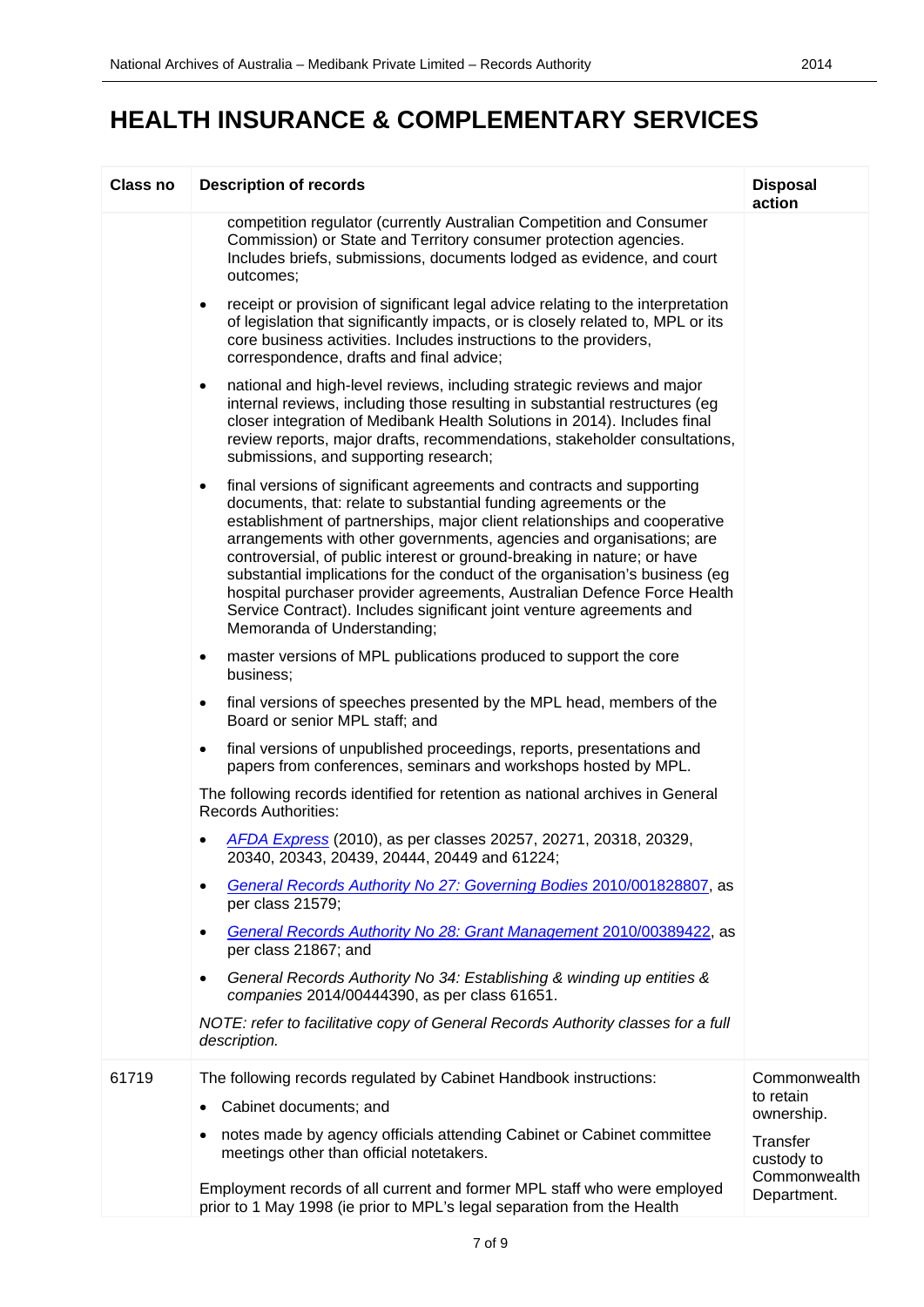| Class no | <b>Description of records</b>                                                                                                                                                                                                                      | <b>Disposal</b><br>action |
|----------|----------------------------------------------------------------------------------------------------------------------------------------------------------------------------------------------------------------------------------------------------|---------------------------|
|          | Insurance Commission). Includes employment records of ongoing/permanent<br>and non-ongoing/temporary staff, SES employees and Heads of Agencies,<br>kept in a consolidated format (as 'Personal files') or as separate records.<br>Includes:       |                           |
|          | o letters of appointments/ promotions and conditions of engagement<br>and acceptance letters;                                                                                                                                                      |                           |
|          | o agreements with individual employees (eg Australian Workplace<br>Agreements);                                                                                                                                                                    |                           |
|          | o details of assigned duties (initial/subsequent variations including<br>higher duties);                                                                                                                                                           |                           |
|          | o probation and increment reports;                                                                                                                                                                                                                 |                           |
|          | o medical examinations and heath declarations;                                                                                                                                                                                                     |                           |
|          | o accident records;                                                                                                                                                                                                                                |                           |
|          | identity records (eg birth certificates, qualifications);<br>O                                                                                                                                                                                     |                           |
|          | o declarations of any conflict of interest;                                                                                                                                                                                                        |                           |
|          | official secrets declarations;<br>$\circ$                                                                                                                                                                                                          |                           |
|          | investigations of misconduct where allegations are proved<br>O<br>unfounded and the employee has requested the records be<br>retained;                                                                                                             |                           |
|          | o details of long service leave, parental leave, military leave and leave<br>without pay;                                                                                                                                                          |                           |
|          | o details of redeployments, classification reductions;                                                                                                                                                                                             |                           |
|          | o salary payments (pay history records) including superannuation<br>deductions and agency contributions, recovery of overpayments,<br>deductions to satisfy a judgment debt; and                                                                   |                           |
|          | o separation records.                                                                                                                                                                                                                              |                           |
|          | The following Occupational Health and Safety (OH&S) and compensation<br>records connected with current and former MPL staff who were employed<br>prior to 1 May 1998 (ie prior to MPL's legal separation from the Health<br>Insurance Commission): |                           |
|          | Records of cases where a compensation claim has been submitted by an<br>employee for personal injury, death, or loss or damage to personal<br>property. Includes:                                                                                  |                           |
|          | o accident reports (copies) and associated papers such as witness<br>statements:                                                                                                                                                                   |                           |
|          | $\circ$ claims;                                                                                                                                                                                                                                    |                           |
|          | determinations;<br>$\circ$                                                                                                                                                                                                                         |                           |
|          | o correspondence and notes of meetings and conversations with the<br>lead agency (currently Comcare) and claimant;                                                                                                                                 |                           |
|          | appointment of a case manager or rehabilitation provider;<br>$\circ$                                                                                                                                                                               |                           |
|          | return to work plans;<br>$\circ$                                                                                                                                                                                                                   |                           |
|          | progress reports;<br>O                                                                                                                                                                                                                             |                           |
|          | assessment reports;<br>O                                                                                                                                                                                                                           |                           |
|          | medical reports and certificates;<br>O                                                                                                                                                                                                             |                           |
|          | claim reviews;<br>$\circ$                                                                                                                                                                                                                          |                           |
|          | appeal records (including reconsideration and appeals to<br>$\circ$<br>Administrative Appeals Tribunal);                                                                                                                                           |                           |
|          | o agreements entered into by the parties; and                                                                                                                                                                                                      |                           |
|          | legal records documenting any legal advice received and action<br>O                                                                                                                                                                                |                           |